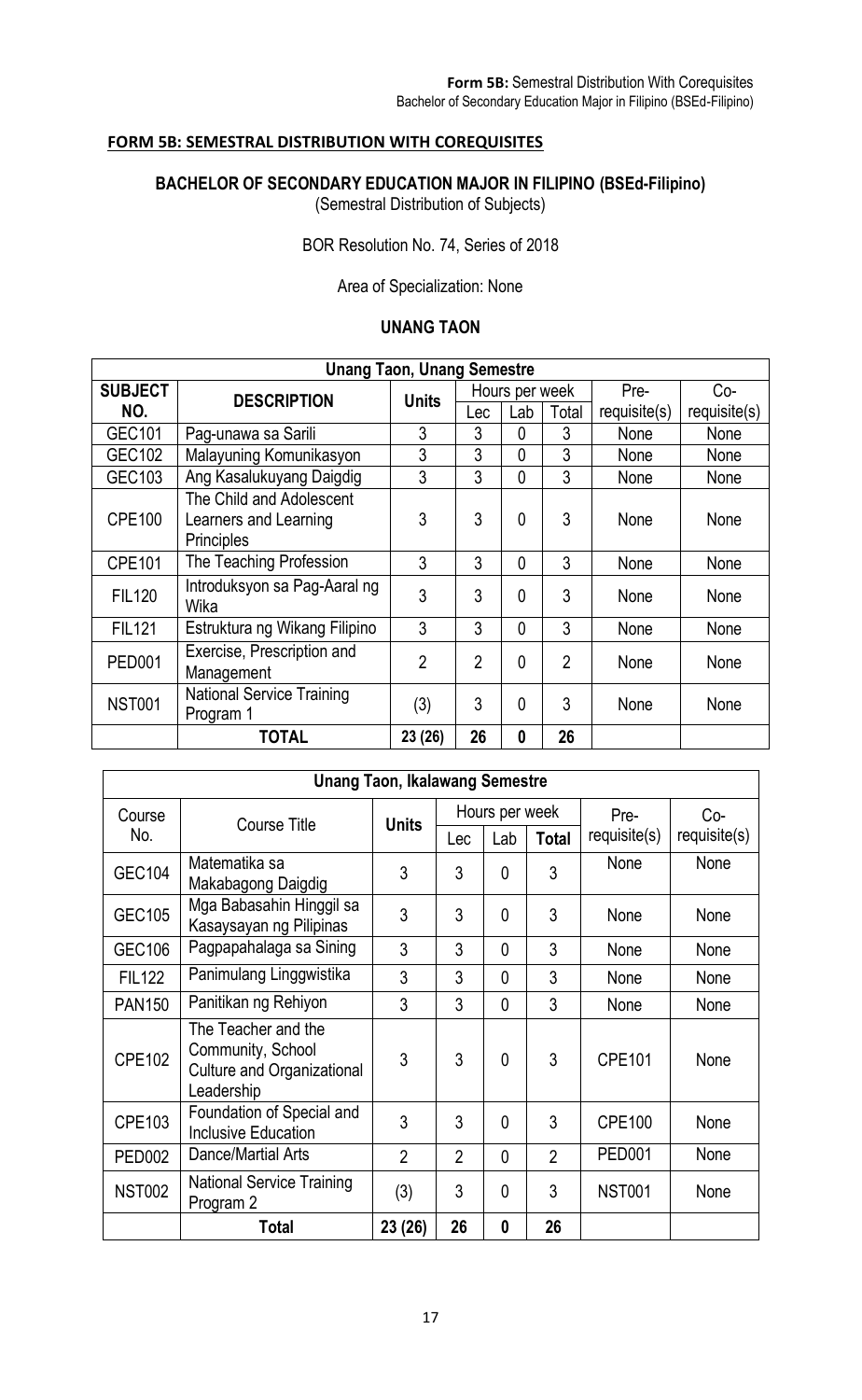## **Form 5B:** Semestral Distribution With Corequisites Bachelor of Secondary Education Major in Filipino (BSEd-Filipino) **IKALAWANG TAON**

| <b>Ikalawang Taon, Unang Semestre</b> |                                                                     |                |                |                |              |               |              |  |  |  |
|---------------------------------------|---------------------------------------------------------------------|----------------|----------------|----------------|--------------|---------------|--------------|--|--|--|
| Course                                |                                                                     | <b>Units</b>   |                | Hours per week |              | Pre-          | Co-          |  |  |  |
| No.                                   | Course Title                                                        |                | Lec            | Lab            | <b>Total</b> | require(s)    | requisite(s) |  |  |  |
| <b>GEC107</b>                         | Etika                                                               | 3              | 3              | $\mathbf{0}$   | 3            | None          | None         |  |  |  |
| <b>GEC108</b>                         | Agham, Teknolohiya, at<br>Lipunan                                   | 3              | 3              | $\Omega$       | 3            | None          | None         |  |  |  |
| <b>GEC109</b>                         | Ang Buhay at mga Akda ni<br>Rizal                                   | 3              | 3              | 0              | 3            | None          | None         |  |  |  |
| <b>FIL123</b>                         | Introduksyon sa Pagsasalin                                          | 3              | 3              | 0              | 3            | None          | None         |  |  |  |
| <b>FIL124</b>                         | Ugnayan ng Wika, Kultura<br>at Lipunan                              | 3              | 3              | 0              | 3            | None          | None         |  |  |  |
| <b>CPE104</b>                         | <b>Facilitating Learner-</b><br><b>Centered Teaching</b>            | 3              | 3              | 0              | 3            | <b>CPE100</b> | None         |  |  |  |
| <b>CPE105</b>                         | Assessment in Learning 1                                            | 3              | 3              | $\mathbf{0}$   | 3            | <b>CPE100</b> | None         |  |  |  |
| <b>PED003</b>                         | Individual/Dual/Sports/<br><b>Traditional/Recreational</b><br>Games | $\overline{2}$ | $\overline{2}$ | $\mathbf{0}$   | 3            | <b>PED001</b> | None         |  |  |  |
|                                       | <b>TOTAL</b>                                                        | 23             | 23             | 0              | 23           |               |              |  |  |  |

| Ikalawang Taon, Ikalawang Semestre |                                                                           |                |                |                |                |               |               |  |  |  |
|------------------------------------|---------------------------------------------------------------------------|----------------|----------------|----------------|----------------|---------------|---------------|--|--|--|
| Course                             | Course Title                                                              |                |                | Hours per week |                | Pre-          | $Co-$         |  |  |  |
| Code                               |                                                                           | <b>Units</b>   | Lec            | Lab            | <b>Total</b>   | requisite(s)  | requisite(s)  |  |  |  |
| <b>FPE101</b>                      | <b>Fundamentals of Peace</b><br>Education                                 | 3              | 3              | $\mathbf{0}$   | 3              | None          | None          |  |  |  |
| <b>HIS003</b>                      | History of Filipino Muslims<br>and the Indigenous<br>Peoples of MINSUPALA | 3              | 3              | $\Omega$       | 3              | None          | None          |  |  |  |
| <b>FIL125</b>                      | Barayti at Baryasyon ng<br>Wika                                           | 3              | 3              | $\mathbf{0}$   | 3              | None          | None          |  |  |  |
| <b>PAN151</b>                      | Sanaysay at Talumpati                                                     | 3              | 3              | $\mathbf{0}$   | 3              | None          | None          |  |  |  |
| <b>PAN152</b>                      | Maikling Kuwento, at<br>Nobelang Filipino                                 | 3              | 3              | $\mathbf{0}$   | 3              | None          | None          |  |  |  |
| <b>CPE106</b>                      | Assessment in Learning 2                                                  | 3              | 3              | $\mathbf{0}$   | 3              | <b>CPE105</b> | None          |  |  |  |
| <b>CPE107</b>                      | <b>Technology for Teaching</b><br>and Learning 1                          | $\overline{2}$ | $\mathfrak{p}$ | $\theta$       | $\overline{2}$ | <b>CPE100</b> | CPE107.1      |  |  |  |
| CPE107.1                           | <b>Technology for Teaching</b><br>and Learning Laboratory                 | 1              | $\Omega$       | 3              | 3              | <b>CPE100</b> | <b>CPE107</b> |  |  |  |
| PED <sub>004</sub>                 | <b>Team Sports</b>                                                        | $\overline{2}$ | $\overline{2}$ | $\mathbf{0}$   | $\overline{2}$ | <b>PED001</b> | None          |  |  |  |
|                                    | TOTAL                                                                     | 23             | 22             | 3              | 25             |               |               |  |  |  |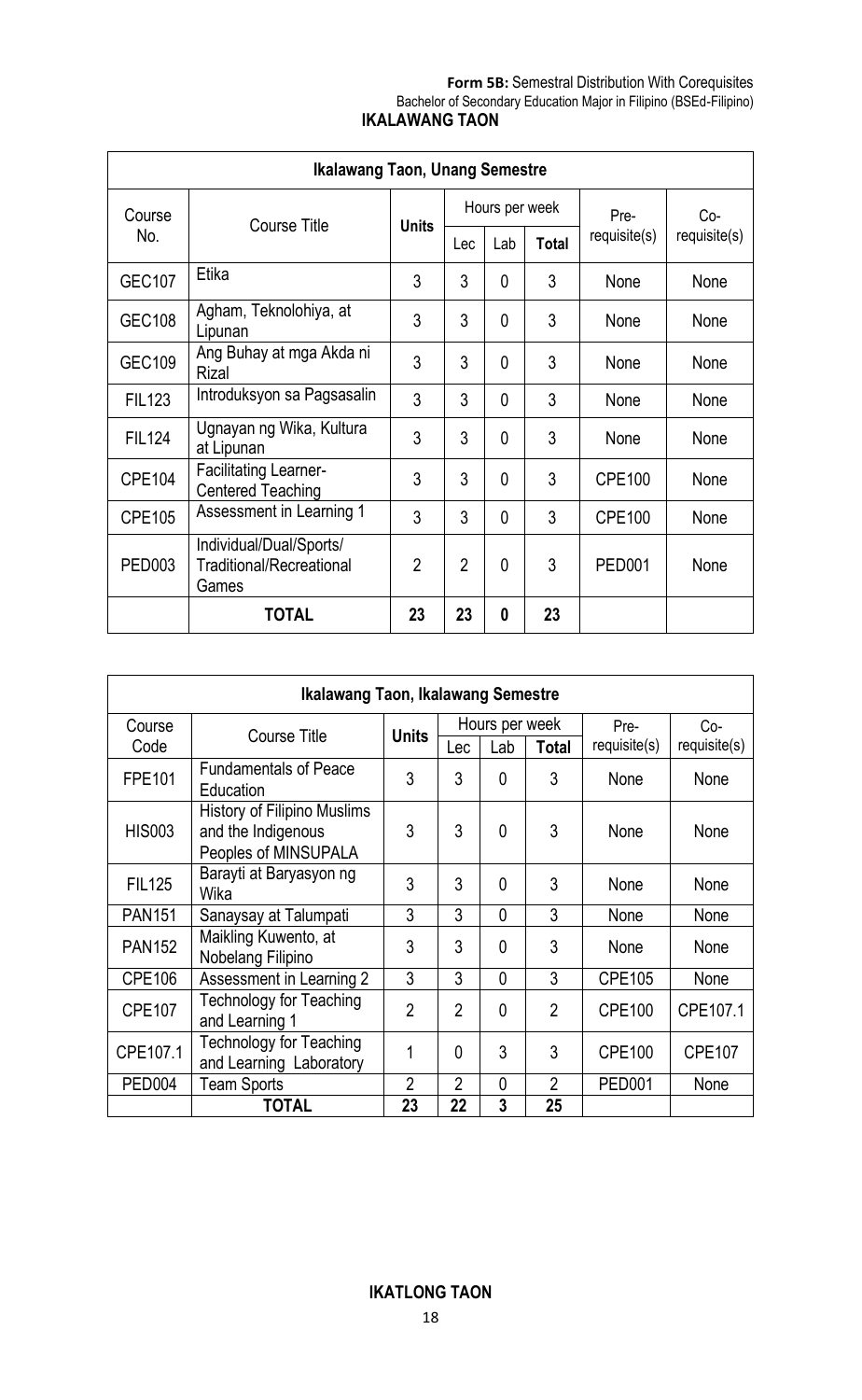| <b>Ikatlong Taon, Unang Semestre</b> |                                                  |              |     |                |              |               |            |  |  |  |
|--------------------------------------|--------------------------------------------------|--------------|-----|----------------|--------------|---------------|------------|--|--|--|
| Course                               | Course Title                                     | <b>Units</b> |     | Hours per week |              | Pre-          | Co-        |  |  |  |
| No.                                  |                                                  |              | Lec | Lab            | <b>Total</b> | requisite(s)  | require(s) |  |  |  |
| <b>FIL101</b>                        | Wika at Kultura sa<br>Mapayapang Lipunan         | 3            | 3   | 0              | 3            | None          | None       |  |  |  |
| <b>FIL102</b>                        | Ekokritisismo at<br>Pagpapahalaga sa Kalikasan   | 3            | 3   | $\Omega$       | 3            | None          | None       |  |  |  |
| <b>FIL103</b>                        | Inobasyon sa Wikang Filipino                     | 3            | 3   | $\Omega$       | 3            | None          | None       |  |  |  |
| <b>CPE108</b>                        | The Teacher and the School<br>Curriculum         | 3            | 3   | $\Omega$       | 3            | <b>CPE102</b> | None       |  |  |  |
| <b>FIL126</b>                        | Mga Natatanging Diskurso sa<br>Wika at Panitikan | 3            | 3   | $\mathbf{0}$   | 3            | None          | None       |  |  |  |
| <b>FIL127</b>                        | Introduksyon sa<br>Pamamahayag                   | 3            | 3   | $\Omega$       | 3            | None          | None       |  |  |  |
| <b>PAN153</b>                        | Panulaang Filipino                               | 3            | 3   | $\Omega$       | 3            | None          | None       |  |  |  |
| <b>PAN154</b>                        | Dulaang Filipino                                 | 3            | 3   | $\Omega$       | 3            | None          | None       |  |  |  |
|                                      | TOTAL                                            | 24           | 24  | 0              | 24           |               |            |  |  |  |

| <b>Ikatlong Taon, Ikalawang Semestre</b> |                                                                          |                |                |              |                |                           |               |  |  |  |
|------------------------------------------|--------------------------------------------------------------------------|----------------|----------------|--------------|----------------|---------------------------|---------------|--|--|--|
| Course                                   | <b>Course Title</b>                                                      |                | Hours per week |              |                | Pre-                      | $Co-$         |  |  |  |
| No.                                      |                                                                          | <b>Units</b>   | Lec            | Lab          | <b>Total</b>   | requisite(s)              | requisite(s)  |  |  |  |
| <b>CPE109</b>                            | <b>Building and Enhancing</b><br>New Literacies Across the<br>Curriculum | 3              | 3              | 0            | 3              | <b>CPE102</b>             | None          |  |  |  |
| <b>FIL128</b>                            | Ang Filipino sa Kurikulum<br>ng Batayang Edukasyon                       | 3              | 3              | $\Omega$     | 3              | None                      | None          |  |  |  |
| <b>FIL129</b>                            | Pagtuturo at Pagtataya<br>ng Makrong Kasanayang<br>Pangwika              | 3              | 3              | $\mathbf{0}$ | 3              | None                      | None          |  |  |  |
| <b>FIL130</b>                            | Paghahanda at<br>Ebalwasyon ng<br>Kagamitang Panturo                     | 3              | 3              | 0            | 3              | None                      | None          |  |  |  |
| <b>PAN155</b>                            | Panunuring Pampanitikan                                                  | 3              | 3              | 0            | 3              | None                      | None          |  |  |  |
| <b>FIL182</b>                            | Pagtuturo ng Filipino<br><b>Bilang Pangalawang</b><br>Wika               | 3              | 3              | 0            | 3              | None                      | None          |  |  |  |
| <b>LED110</b>                            | <b>Technology for Teaching</b><br>and Learning 2                         | $\overline{2}$ | $\overline{2}$ | 0            | $\overline{2}$ | <b>CPE107</b><br>CPE107.1 | LED110.1      |  |  |  |
| LED110.1                                 | <b>Technology for Teaching</b><br>and Learning 2 -<br>Laboratory         | 1              | $\mathbf{0}$   | 3            | 3              | None                      | <b>LED110</b> |  |  |  |
| <b>CPE198</b>                            | <b>Research Methods</b>                                                  | 3              | 3              | 0            | 3              | <b>CPE106</b>             | None          |  |  |  |
|                                          | TOTAL                                                                    | 24             | 23             | 3            | 26             |                           |               |  |  |  |